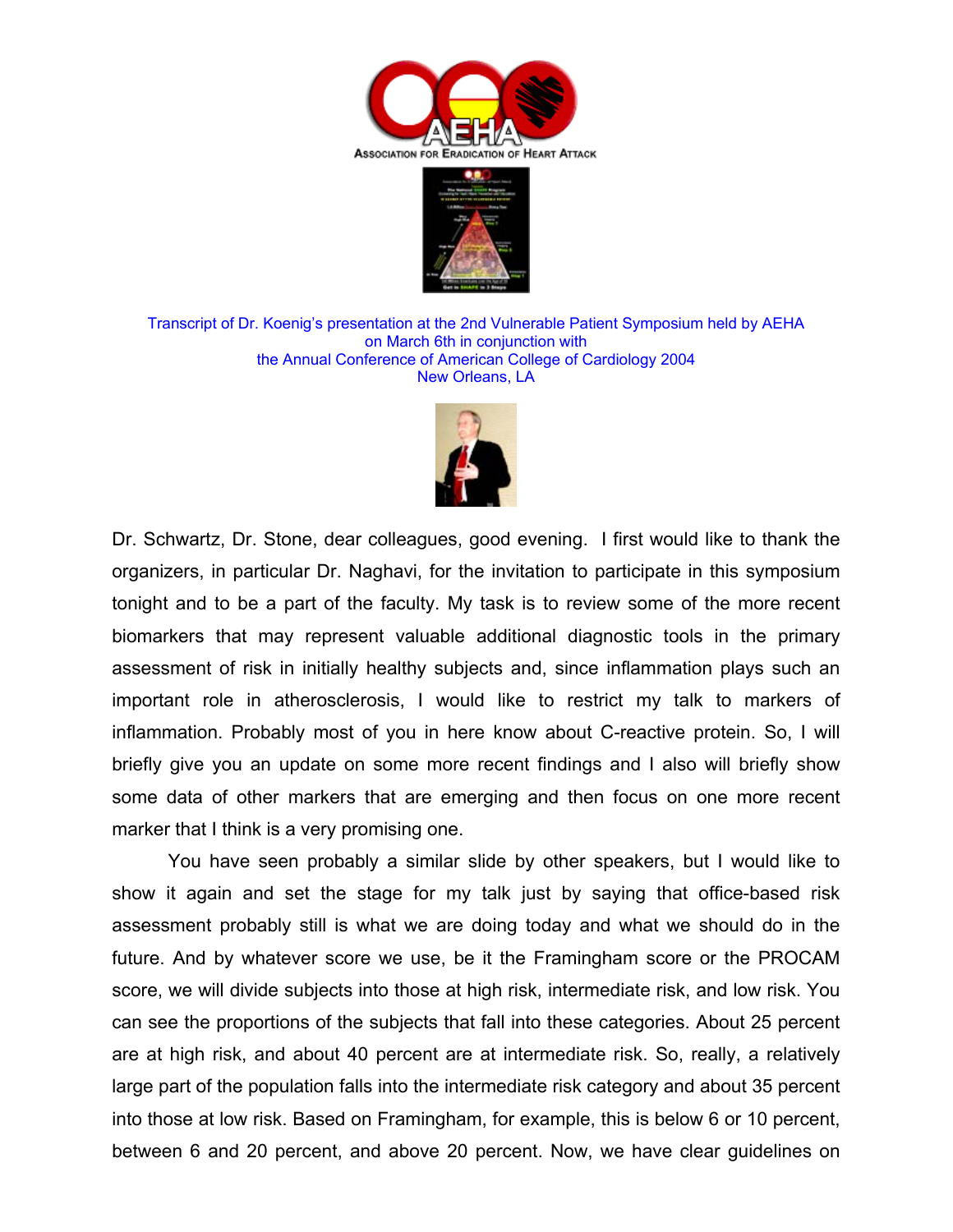what to do with those at high risk and those at low risk. Certainly, we'll reinvite the latter and we'll follow them. But what to do with those at intermediate risk? Our basic strategy is shown here and we have heard a lot about other tools that may be of value as additional tests. You see here, the pre-test probability and risk of the CHD over 10 years and here's the post test probability. If you pick out, for example, someone with a 10-year risk of 15 percent, he would be placed at an intermediate risk. If you submit such a person to an additional test, be it an imaging test or a measurement of a biomarker and you come up with a positive result, then you may be able to place him in a high risk category; or if this test is negative, you would take him down to someone at low risk and wouldn't do anything further.

 This is a more or less complete list of biomarkers related to inflammation that have been studied prospectively in large epidemological studies over the years and you're probably familiar with the vast majority of those. There are some old markers and several more recent ones. You may also realize that this list is somewhat different or does not incorporate, for example, some of the markers that have been shown by Dr. Serruys. I strongly believe this makes sense because in the primary care setting we are interested in markers that predict long-term risk and these markers clearly may be different from the ones you use in patients with chest pain in the acute coronary syndrome. But just to give you one example. I think there is encouraging data that soluble CD40 ligand may play a role in the acute coronary syndrome, but there is no data so far that supports its use in initially healthy subjects.

 Here you see some non-protein markers and there are data around for almost 30 years showing that increased leukocyte count is associated with cardiovascular disease outcome. Then you have the more frequently studied proteins here and probably the largest databases are present for C-reactive protein and obviously fibrinogen; however, fibrinogen didn't make it into a clinical scenario because standardization is incomplete and as long as this is the case it remains at this stage, although, data are around for about 20 years now. The first study was published in 1984 from Gothenburg. Then, for example, PAI-1 has also been tested prospectively, but it may be more related to the metabolic syndrome and may play a more important role in diabetics. Then there are some data on markers of endothelial function like, for example, von Willebrand Factor and we have already heard about cellular adhesion molecules. There were some very interesting initial, data but a more recent meta-analysis has shown that the association between these markers and outcome is not really encouraging. And there is a whole variety of cytokines;. we have already heard about those. I will pick out one which I think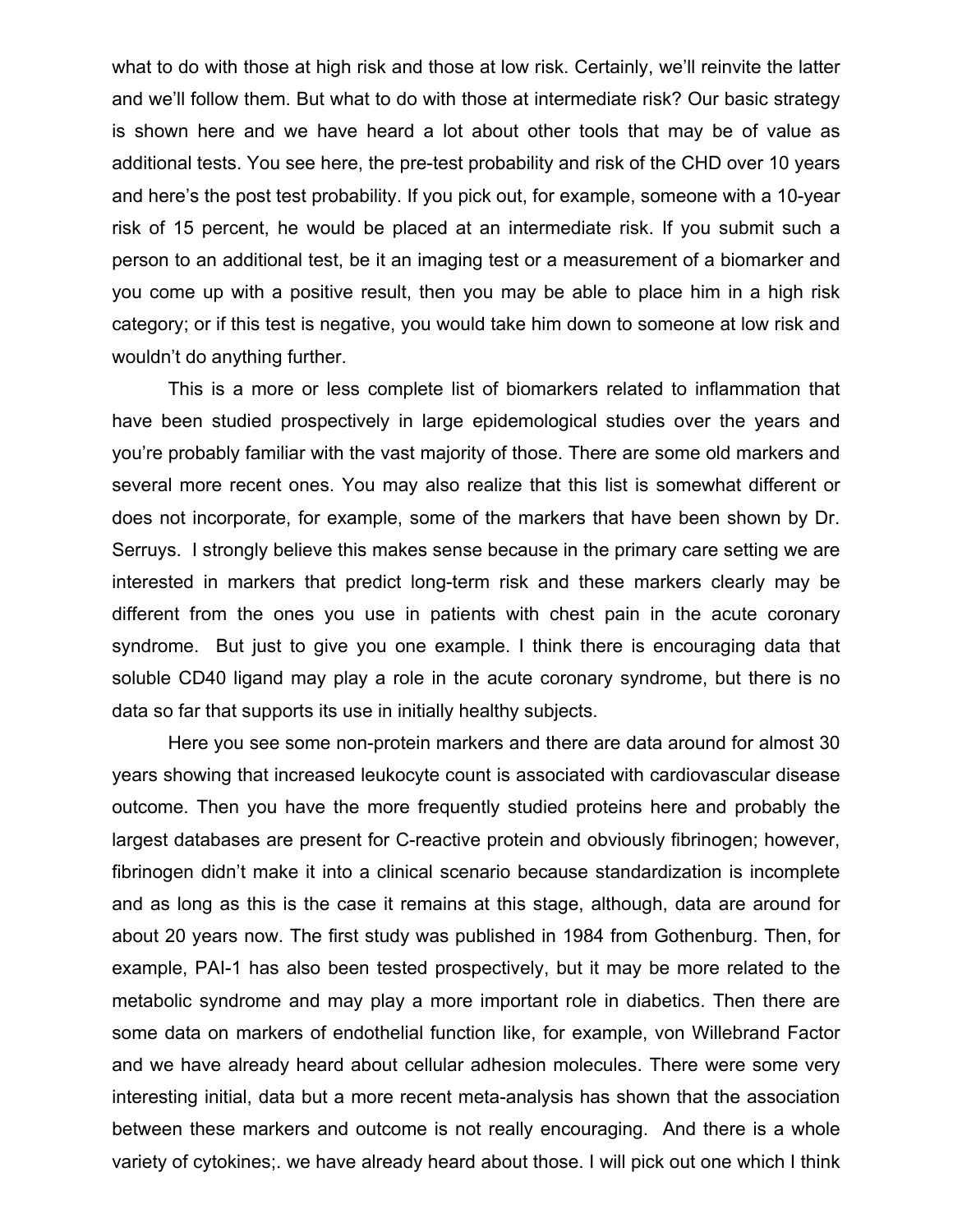is of interest, namely IL-18. And then on the right side, you see some more exotic parameters that are not used routinely, but by and large, all of these markers you'll see on that slide, as I've already said, have been tested prospectively. They have been measured once in the vast majority of these studies and have been consistently related to various cardiovascular disease outcomes. And finally, you see here  $L_p-PLA_2$  on which I'll elaborate a little bit later on.

 Coming to C-reactive protein, you're aware of this data. Almost 20 studies, longterm studies, have been published so far. They're listed here and you'll see the relative risk on the right side together with the confidence intervals; by and large if you're in the top quartile of the distribution of C-reactive protein, you have a twofold increased risk as compared to the bottom quartile.

 Now, this data has drawn considerable attention during the 2002 American Heart Association meeting. It came from the Women's Health Study published by Paul Ridkar's group, and in that study, the authors compared the predictive value of Creactive protein to the main lipid marker, LDL cholesterol and you see here various levels of adjustment -- the crude and age adjusted and risk factor adjusted analysis, and here the marker is given in quintiles. What you see if you compare these figures up here, 2.3 and 1.5, is that C-reactive protein may be superior to the LDL in predicting future risk. Although, if you look at the area under the curve, there is not really a difference; however, additional statistical testing has revealed that there might be such a difference.

This slide you have already seen. Basically, what we wanted to show is if there is any additional value of a marker over and above what we already can yield from the various scores. This attempt has been first undertaken by Paul Ridker in the same paper, in the *New England Journal*. You see here the Framingham estimate of 10-year risk and the multivariable relative risk, and this is further divided into C-reactive protein based on the AHA/CDC recommendation. Here you see that in those at intermediate risk, there seems to be some variation if you stratify the Framingham risk score by C-reactive protein.

 Based on the abundant evidence of an association between CRP and cardiovascular disease outcomes, at the beginning of last year, there was an AHA/CDC statement based on a Consensus Meeting that suggested that among the current inflammatory markers identified, CRP measured by a high sensitivity assay has analyte and assay characteristics most conducive to use in practice and was a Class 2A level of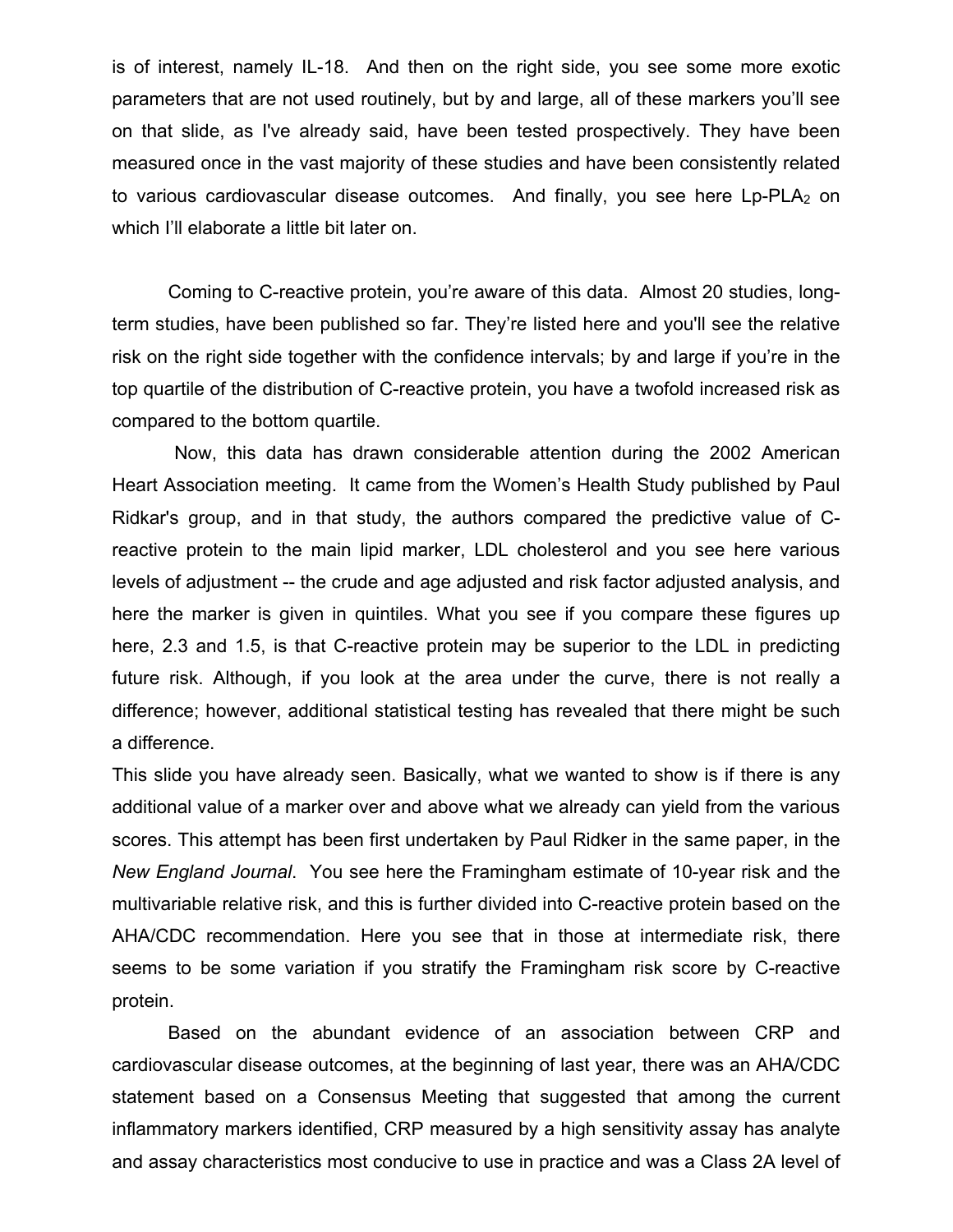evidence B and at the same time and the same meeting, other markers of inflammation were reviewed and the panel came to the conclusion that these other markers should not be measured for determination of cardiovascular risks in addition to high sensitivity CLP. This however, may change over time, when we get more data on other markers.

 After this initial data from Paul Ridker's group, also in 2003,there was a negative study that aimed at looking into the value of C-reactive protein in addition to the Framingham score and that data came from Rotterdam. It was a nested case-control study within a population based cohort of about 8,000 men and women over 55. There was a relatively weak association which was not statistically significant between CRP and outcome if the Framingham score was assessed, with and without C-reactive protein. And you do see here the results, the basic risk and then the risk functions. With CRP there are two different models and you see there is no difference between the model containing CRP and the one without CRP. Now, one has to say that this population was predominantly elderly subjects, which is one point; the second point is, if you look at the data, C-reactive protein in cases was unusually low compared to all other published data. And the third point is that in one of these models, the authors have included left ventricular hypertrophy and this obviously, indicates subclinical disease. So, I'm not really surprised that the CRP didn't make it in that study.

 We had the chance to look into the same issue in the MONICA Augsburg Cohort in 3,435 men, aged 45 to 74 years, who were followed over six and a half years and those were all men randomly selected from the general population. They were participants of three different MONICA surveys, and similar to the slide that showed Paul Ridker's data, you do see here the Framingham estimate of 10-year risk in percent. This indicates the number of events in the various Framingham categories. Here is the population at risk and again, you see those at intermediate risk between 6 and 20%. This is a relatively large part of the population under study. What you would expect with various Framingham categories, you'll see an increase in the multi-variable relative risks. Now, on the right side, we did the same thing as Paul Ridker has already done. In this male population, we divided the various Framingham risk categories by C-reactive protein, again using the recommended cut points 1, 2, and 3, which have been published in *Circulation* and what you see here first and this is indicated by the so-called AIC (Akaike's Information Criteria) -- is a better fit of the model if you include CRP. This is what these figures mean, if there's a difference of greater than 10.

 What you see on the right side here is that obviously there is no additional value of C-reactive protein in those of very low risk, but if you look here at those at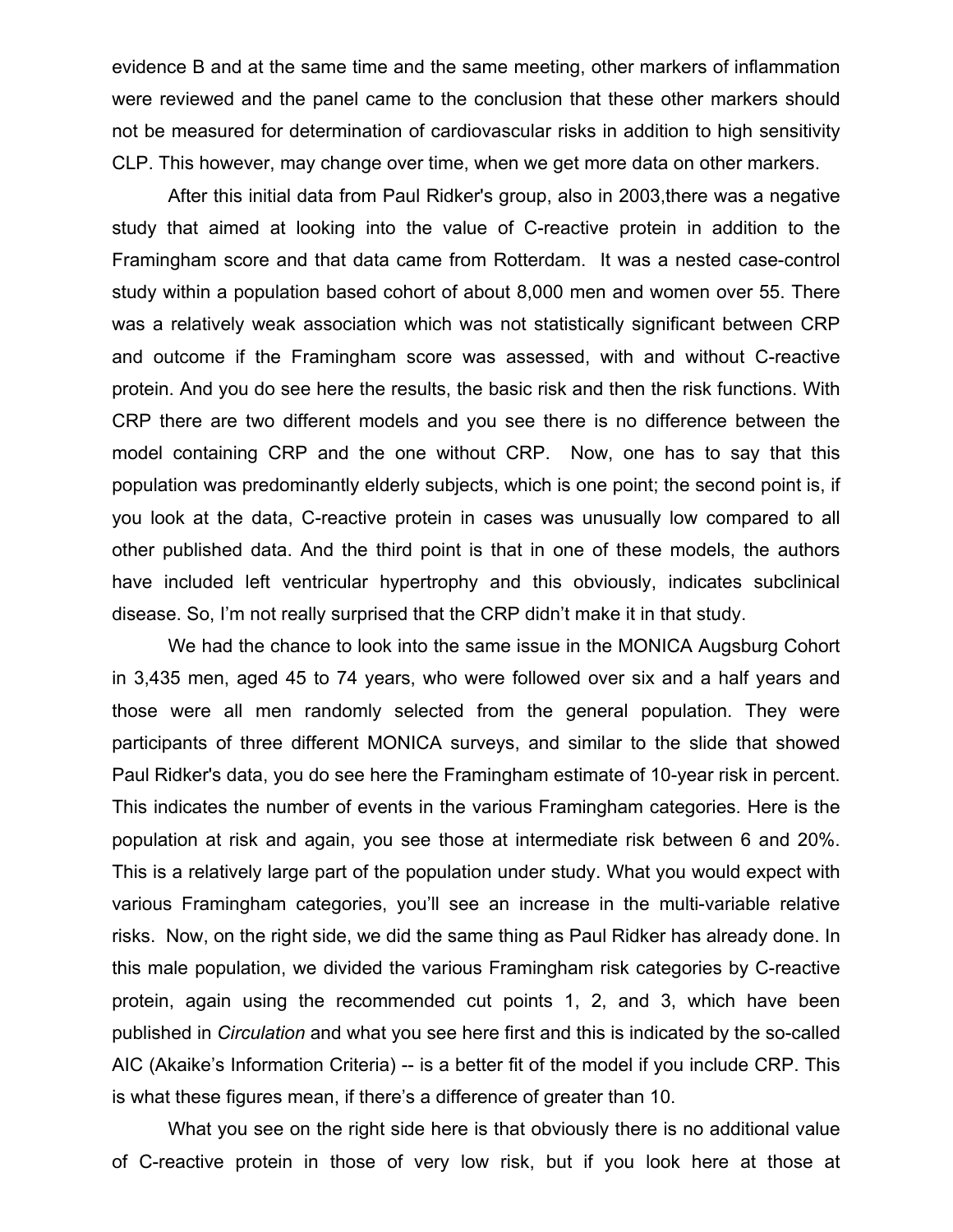intermediate risk and particularly between 10 and 20%, there is a considerable modification of the multi-variable risk, if you stratify for C-reactive protein. This is particularly true for those at 15 to 19 percent, and there is a trend in those at high risk, but this was not statistically significant. To make it a little bit more difficult, we tried to do some additional statistics. We divided the Framingham score into three categories, and into five categories. Here are the events and the population at risk, and here you see the relative risks and the confidence intervals. This is the model without CRP, and this is the model including C-reactive protein. Again, you see a better fit indicated by differences in Akaike's Information Criterion. You see a significant change-in-estimate in excess of 10%, which is also an indication that the model including C-reactive protein performs better. And finally, you do see a significant increase in the area under the curve in ROC-analysis. All three different statistical approaches do point in the same direction and obviously indicate that C-reactive protein gives additional information over and above what we know from the Framingham risk score.

 Here are the conclusions of our study. I didn't show the first data, elevated CRP concentrations and elevated total cholesterol over HDL cholesterol ratio. They're both independently related to incident CHD, similar to what Paul Ridker in the Women's Health Study has found; and addition of CRP to a prediction model of total cholesterol over HDL cholesterol ratio, and the Framingham risk score results in a better fit of the model containing CRP and significantly improves prediction of incident CHD, and this was particularly true for those at intermediate risk, namely between 10% and 20% over 10 years. Thus CRP may modulate coronary risk and may, therefore, modify the physician's interpretation of the patient's risk; however, this applies to many of the data we have seen tonight. Clearly, these findings must be replicated in other studies.

 The second marker, I briefly want to touch upon is Interleukin 18. There was some initial data in subjects with manifest atherosclerosis showing that elevated interleukin 18 levels are associated with total mortality and with recurrent coronary events. But only recently there was some data from the PRIME study which comprised two populations from France and from Belfast in initially healthy subjects, a relatively large population and the design was again, a case-control study. Here are the relative risks and here are the IL-18 in tertiles and you see an increase in risk with increasing tertiles for the combined end point which included angina and here is only coronary death and MI. Now, the interesting thing with IL-18 is that we know it plays a crucial role in the inflammatory cascade and it has been found in the atherosclerotic plaque, and in the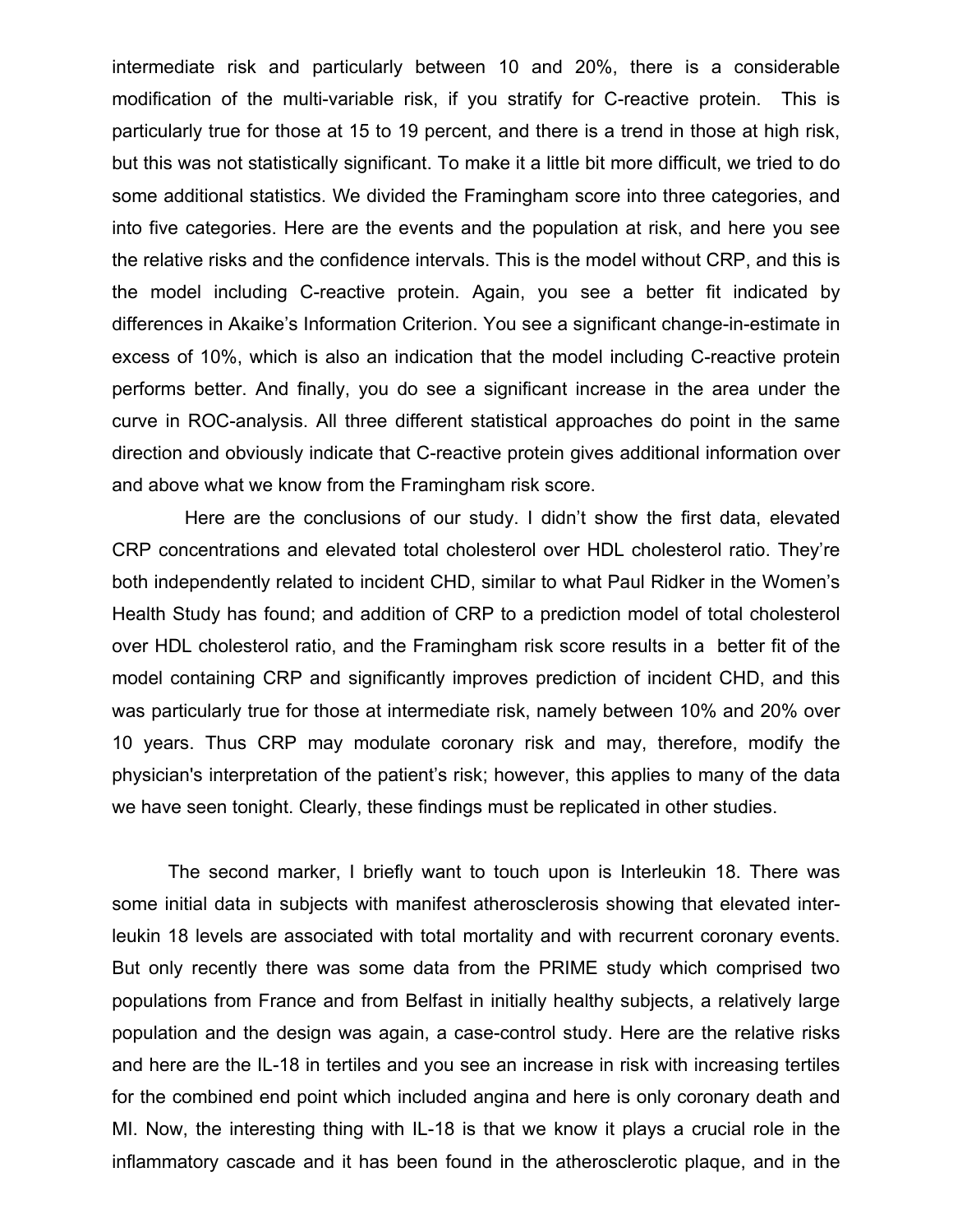experimental setting inhibition of IL-18 was associated with a decrease in atherosclerotic lesion size. I'm showing you that IL-18 was largely independent of other markers, that is CRP, fibrinogen, IL-6, and so on.

 Finally, I'm coming to the phospholipases and I would like to touch upon Lp-PLA<sub>2</sub>, the Lipoprotein-associated Phospholipase  $A_2$ . It's a platelet-activating factor acetylhydrolase. Dr. Serruys has already mentioned it in his talk. It's a 50 KDa, Cainsensitive lipase produced predominantly by the characteristic cells in atherosclerotic plaque, namely macrophages/monocytes, T-cells, and mast cells. The important point is that this enzyme generates pro-inflammatory substances and namely, lyso-PC or oxidized free fatty acid from oxidized LDL and these inflammatory products may be important in the atherosclerotic process. There is experimental data showing that an inhibitor of Lp-PLA 2 is associated with an anti-atherosclerotic properties that decreases lesion size. This has been demonstrated in a rabbit model and obviously, the interesting question is whether or not plasma levels correlate with CHD in patients. Now, this slide shows you the same thing. The enzyme generates these products, lyso-PC, oxidized free fatty-acid and they're involved in basic processes that are important in atherosclerosis, namely in the attraction of certain molecules, monocytes, and also in migratory processes.

The first clinical evidence, in favor of an association between  $L_p$ -PLA<sub>2</sub> and coronary heart disease came from WOSCOPS. You're obviously familiar with that study in primary prevention, hyperlipidemic men, about 6 1/2 thousand, with no previous MI followed-up of 5 years and the main result showed the efficacy of pravastatin in this primary care setting in reducing coronary events. The design of that study was a nested control design, 580 coronary events and 1100 event-free controls from this population. And as I said, they were followed for about five years and were randomly selected and matched for age and smoking. Now, the basic result showed that  $L_p-PLA_2$  and other markers of inflammation like fibrinogen, white blood cell count, and C-reactive protein in univariate analysis, predicted coronary risk. This was the risk associated with a one standard deviation increase of the respective marker. If you adjusted these analyses for further inflammatory markers, then first fibrinogen dropped out. The others were still significant. If you further adjusted for all conventional risk factors, then in this study only Lp-PLA 2 stayed as a significant predictor for future coronary events.

 Just a couple of weeks ago, results from ARIC were published. In that population Lp-PLA<sub>2</sub> was also assessed using a case-cohort design with 680 individuals with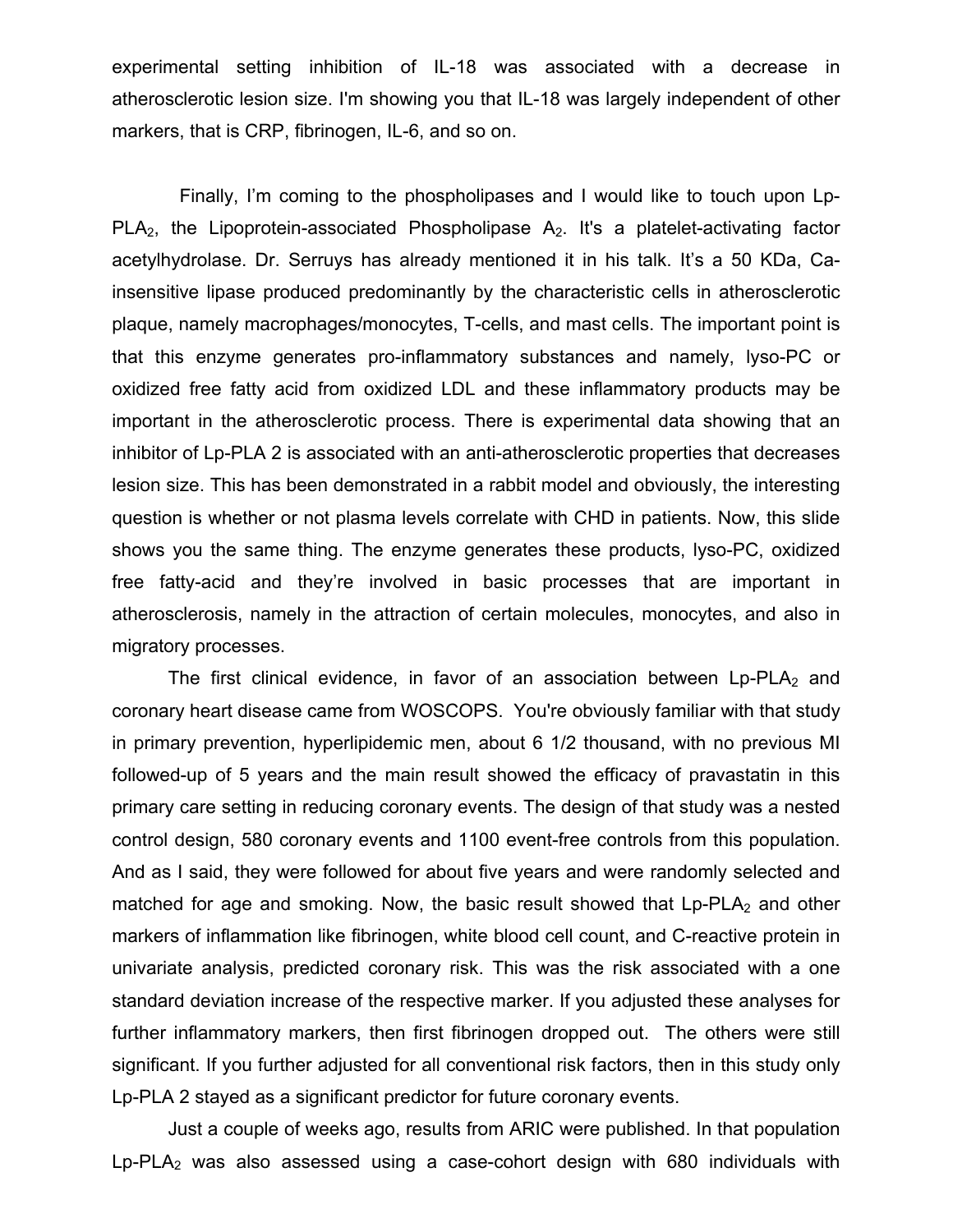incident CHD who were compared to 740 controls from a cohort random sample. Lp-PLA<sub>2</sub> was measured by the same test as in WOSCOPS, supplied by diaDexus, the PLAC test, and high sensitivity C-reactive protein, in that case by the Denka Seiken assay. The population is characterized in this slide. There was a relatively large proportion of diabetics among cases, further the population was moderately obese and showed relatively low total cholesterol levels. I'd like to remind you in the WOSCOPS' study, the mean total cholesterol was about 275. So, relatively low total cholesterol, moderately or elevated average LDL, normal blood pressure in ARIC, and you see a difference in  $L_p-PLA_2$ , as there is also a difference in C-reactive protein between cases and controls. In overall crude analysis given here in this model, there was a significant association between elevated levels of  $L_p$ -PLA $_2$  and coronary heart disease outcomes; but in the ARIC study, after adjustment was carried out for age, sex, and race and conventional risk factors, this was no longer significant; however, if you looked at those with an LDL below 130, there was a significant association with about a two-fold increase in risk. And finally, if you looked into the fully adjusted model, additionally adjusting for C-reactive protein, the association was about the same size with a twofold increase in risk. So, in that study, there was a particular positive association in those with relatively low LDL. The lack of association between the Lp-PLA 2 and various conventional risk factors is of special interest. Since the Lp-PLA 2 travels with LDL in blood, it's not surprising that the only association is with LDL. This is a positive association and a negative association was seen with HDL and obviously except, fo total cholesterol by and large, there is no relevant further association with other conventional risk factors. This again shows the association of  $Lp$ -PLA $_2$  and C-reactive protein with coronary risk in patients with low LDL cholesterol and I think this is really a stratum of the population that deserves our particular attention. You'll see here, it's about a three-fold increase risk if the  $Lp$ -PLA<sub>2</sub> is elevated and the C-reactive protein is elevated too. So, clearly  $L_p$ -PLA<sub>2</sub> seems to be of additive value.

 Finally, we also had the chance to look into that association in a large cohort. Again, it's a population from Southern Germany, the MONICA Augsburg Cohort. More than 900 middle-aged men, 45 to 64 who participated in the first MONICA survey in 1984. Since we wanted to study incidence events, we excluded prevalent CHD. Cardiovascular risk factors were collected in a standardized manner.  $L_p$ -PLA<sub>2</sub> was measured by the same test as in ARIC and in WOSCOPS and the end-point determination was based on MONICA criteria. We used only hard end points, namely fatal and non-fatal MI and sudden coronary deaths, so angina was not an end-point.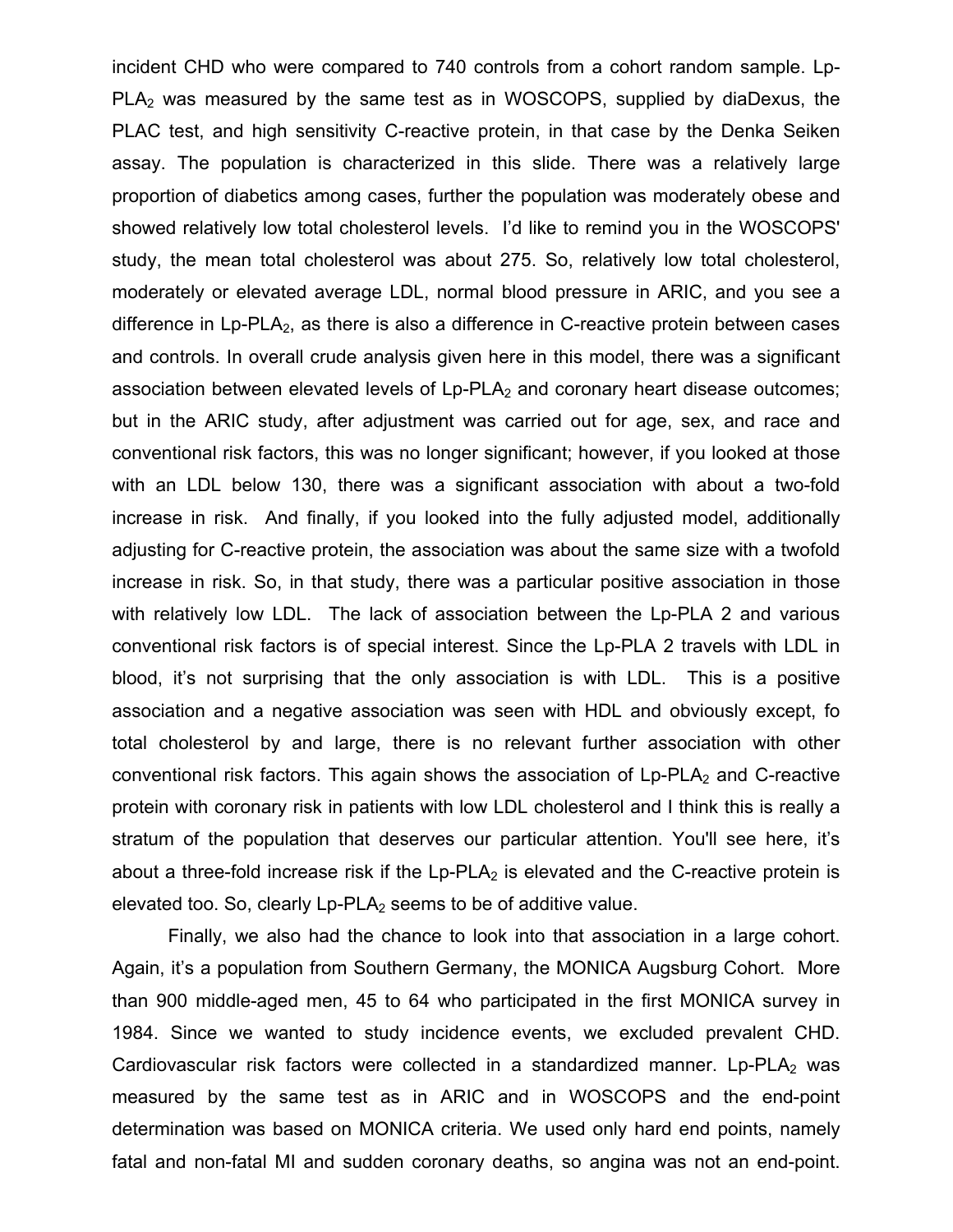This is our population, a relatively obese population. Total cholesterol is between WOSCOPS and ARIC. The HDL is similar to ARIC. Blood pressure's slightly higher and I think there are somewhat more smokers than in ARIC. And again, you see a clear difference between cases and controls with regard to  $L_p$ -PLA $_2$  and also with regard to C-reactive protein. We performed similar analysis, looked into the correlation between of Lp-PLA 2, CRP, and other risk factors and again, you see for  $L_p$ -PLA<sub>2</sub>, by and large a lack of correlation with other risk factors, except for the total cholesterol in our population. Whereas, for C-reactive protein you see a correlation with systolic blood pressure, and in particular with body mass and smoking, which is not shown here.

 Since the ARIC data have not been published at the time when we analyzed our data, we carried out analyses similar to those published by the WOSCOPS` group. First we looked into a model, which contains only C-reactive protein and a model containing only  $Lp-PLA_2$ . We did different adjustments, first no adjustments, then adjusted for diabetes and smoking and finally multivariable adjustments were done. What you see here are relative risks associated with a one standard deviation of the marker and you see it's all significant. The same applies to  $L_p$ -PLA<sub>2</sub>. Again, I would like to stress that in that analysis, only one of the markers was in the model at one time. Now, obviously, the second thing we had to do was putting both markers into the same model and we proceeded in the same way and adjusted our analyses for age, diabetes and smoking and further adjusted for other risk factors that are listed here at the bottom; and you see if you look at the multivariable model that, despite the fact that both markers, CRP and  $Lp$ -PLA<sub>2</sub> are in the model together with conventional risk factors, both independently predict the future risk of coronary heart disease.

And finally, we looked into potential additional value of  $L_p$ -PLA<sub>2</sub> to C-reactive protein and formed four groups. One with low CRP, that is below three milligrams per liter and low  $Lp-PLA_2$ , this was the tertile cut-point; then obviously either C-reactive protein or  $Lp$ -PLA<sub>2</sub> was elevated or as seen here in gray, both were elevated. And again, three levels of adjustment are presented; and what you'll see is a consistent finding that those with high  $Lp$ -PLA<sub>2</sub> and high C-reactive protein showed the highest risk which was significant in all three models. So, clearly, in this analysis, an additive value of  $Lp$ -PLA  $_2$  could be shown.

## **Summary**

 Finally, I would like to summarize and I hope I didn't take too much of the time. Lp-PLA<sub>2</sub> was the strongest predictor and biomarker of coronary events and was